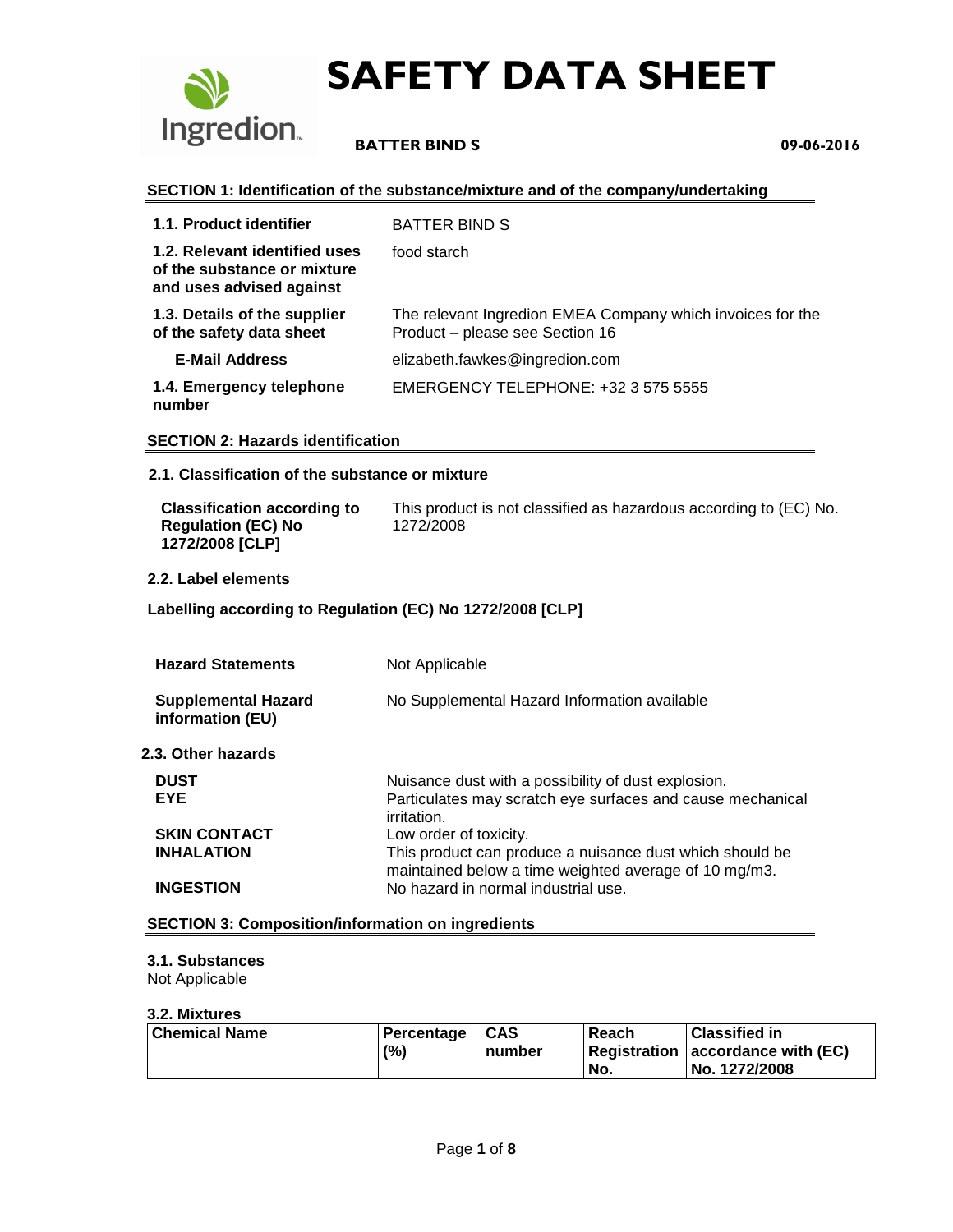

 **BATTER BIND S 09-06-2016**

| This product is not classified as |  |  |
|-----------------------------------|--|--|
| hazardous                         |  |  |

#### **See Section 16 for full text of hazard statements.**

#### **SECTION 4: First aid measures**

| 4.1. Description of first aid measures |                                                                                                                                                       |  |  |
|----------------------------------------|-------------------------------------------------------------------------------------------------------------------------------------------------------|--|--|
| <b>Inhalation</b>                      | Remove patient from exposure.                                                                                                                         |  |  |
| Eye contact                            | Remove particles by irrigating with eye wash solution or clean water,<br>holding the eyelids apart. If symptoms develop, obtain medical<br>attention. |  |  |
| <b>Skin contact</b>                    | Wash skin with soap and water.                                                                                                                        |  |  |
| <b>Ingestion</b>                       | None required.                                                                                                                                        |  |  |
| Self-protection of the first<br>aider  | Not available                                                                                                                                         |  |  |

#### **4.2. Most important symptoms and effects, both acute and delayed Symptom** Not Applicable

#### **4.3. Indication of any immediate medical attention and special treatment needed Notes to the physician** No further first aid information is available.

#### **SECTION 5: Firefighting measures**

#### **5.1. Extinguishing media**

| Suitable extinguishing<br>media   | CO <sub>2</sub> Dry Chemical Foam Water Fog |
|-----------------------------------|---------------------------------------------|
| Unsuitable Extinguishing<br>Media | None known.                                 |

#### **5.2. Special hazards arising from the substance or mixture**

| Fire and/or Explosion                          | Minimum ignition temperature of dust cloud- approx. 390 C. Minimum                                                                                             |
|------------------------------------------------|----------------------------------------------------------------------------------------------------------------------------------------------------------------|
| <b>Hazards</b>                                 | explosive concentration- approx. 80 mg/l. Minimum energy to ignite                                                                                             |
| <b>Hazardous Combustion</b><br><b>Products</b> | cloud by electrical spark- approx. 0.10 joules.<br>Thermal decomposition could produce carbon monoxide, carbon<br>dioxide, and unidentified organic compounds. |

#### **5.3. Advice for firefighters**

| Fire Fighting Methods and | No special procedures are required. |
|---------------------------|-------------------------------------|
| Protection                |                                     |

#### **SECTION 6: Accidental release measures**

#### **6.1. Personal precautions, protective equipment and emergency procedures**

For non-emergency personnel Non-emergency personnel should be kept clear of the area.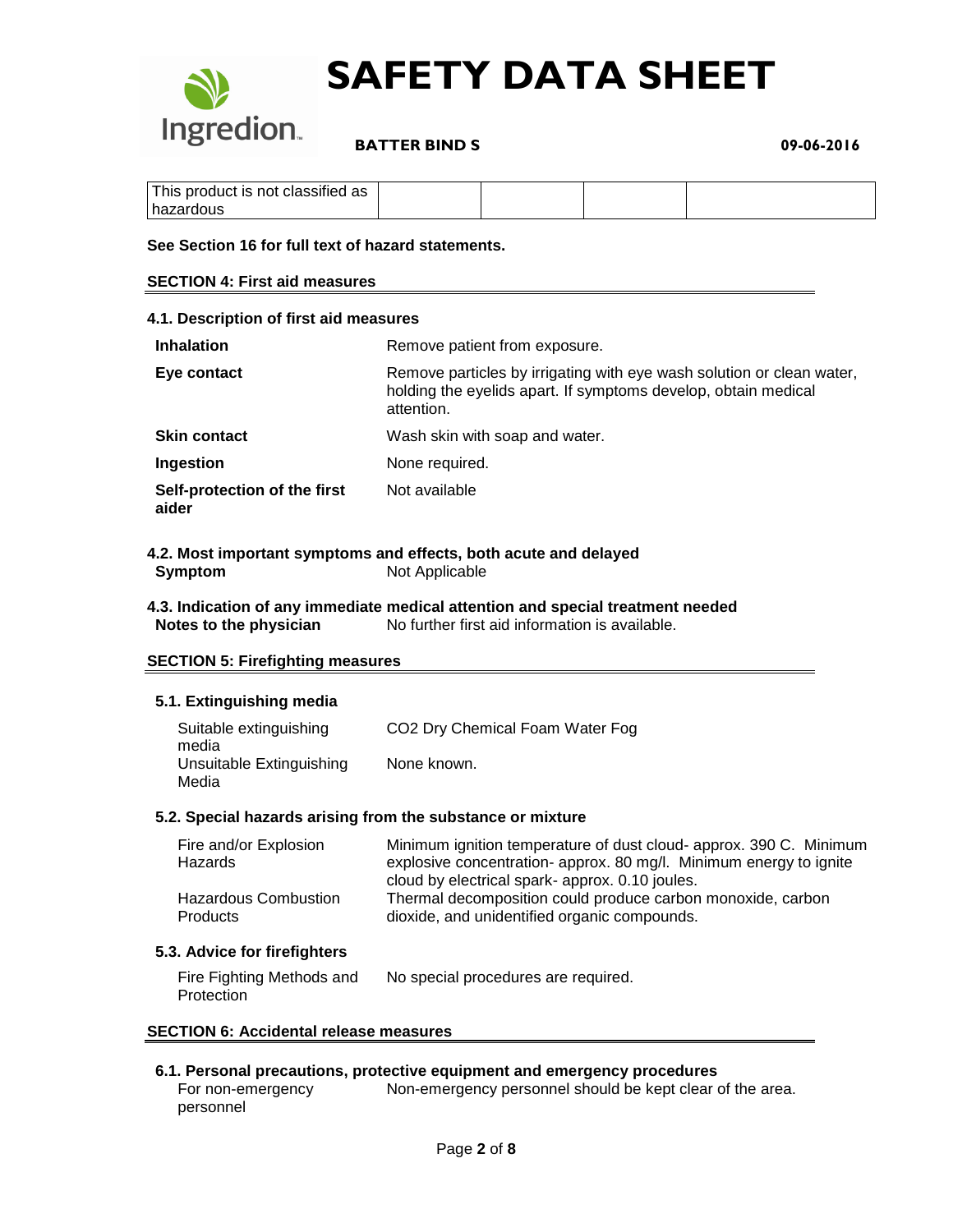

# **BATTER BIND S 09-06-2016**

| For emergency responders                                        | Use personal protective equipment as required.                                                                                                                           |  |
|-----------------------------------------------------------------|--------------------------------------------------------------------------------------------------------------------------------------------------------------------------|--|
| 6.2. Environmental<br>precautions                               | Not available                                                                                                                                                            |  |
| 6.3. Methods and material<br>for containment and<br>cleaning up | Normal precautions for "nuisance dust" should be observed. Avoid<br>prolonged inhalation of dust. Sweep up or vacuum up and place in<br>suitable container for disposal. |  |
| 6.4. Reference to other<br>sections                             | See Section 8 for appropriate personal protective equipment. See<br>Sections 2 and 7 for additional information on hazards and<br>precautionary measures.                |  |

#### **SECTION 7: Handling and storage**

| 7.1. Precautions for safe<br>handling                                   | Store in a clean, dry, well ventilated warehouse away from odorous<br>materials.          |
|-------------------------------------------------------------------------|-------------------------------------------------------------------------------------------|
| 7.2. Conditions for safe<br>storage, including any<br>incompatibilities | Ambient. Store in a clean, dry, well ventilated warehouse away from<br>odorous materials. |
| <b>Special Sensitivity:</b><br>Sensitivity to Mechanical<br>Impact:     | No special sensitivity.<br>No.                                                            |
| Sensitivity to Static<br>Electricity:                                   | Yes                                                                                       |
| Materials to avoid:                                                     | None known.                                                                               |
| 7.3. Specific end use(s)                                                | food starch                                                                               |

#### **SECTION 8: Exposure controls/personal protection**

#### **8.1. Control parameters**

#### **Occupational Exposure Limits (TWA)**

| <b>COMPONENT</b> | <b>EXPOSURE LIMITS</b>                                     | <b>EC INDICATIVE</b><br><b>OCCUPATIONAL EXPOSURE</b><br>LIMIT VALUES |
|------------------|------------------------------------------------------------|----------------------------------------------------------------------|
| Starch           | 10 mg/m3 TWA (total inhalable)<br>4 mg/m3 TWA (respirable) | Not available                                                        |

#### **8.2. Exposure controls**

General.

#### **Appropriate Engineering controls**

#### **Personal protective equipment**

- **Eye protection:** Wear safety glasses. Personal eye protection should conform to EN 166.
- **Skin protection:**
	- Hand protection: Gloves are recommended due to possible irritation. Gloves should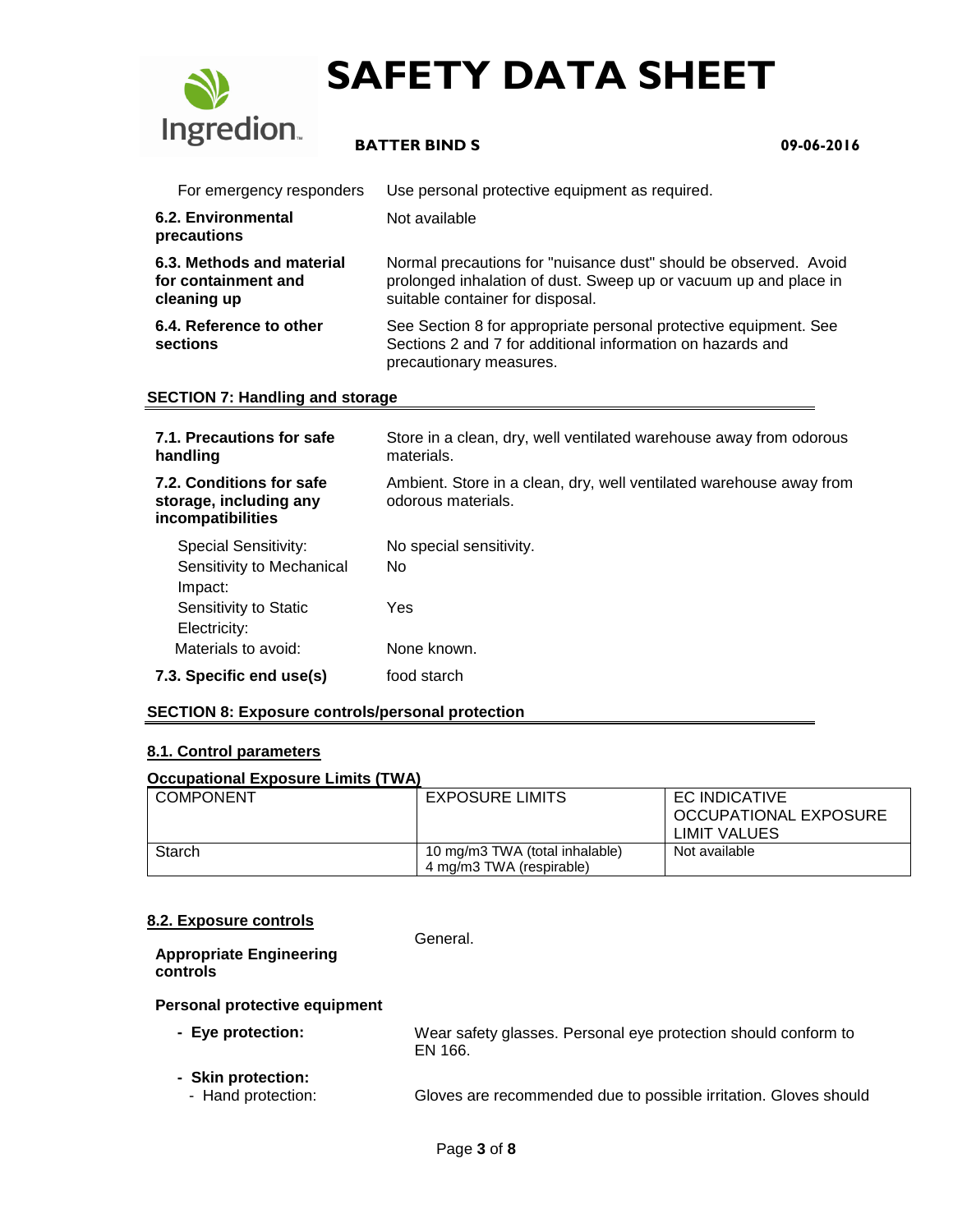

# **BATTER BIND S 09-06-2016**

| Other skin protection:                    | conform to EN 374.<br>Uniforms, coveralls, or a lab coat should be worn. |
|-------------------------------------------|--------------------------------------------------------------------------|
| <b>Respiratory Protection:</b>            | Use approved dust mask.                                                  |
|                                           | Dust masks should conform to EN 149.                                     |
| <b>Other Protective Equipment:</b>        | Wash before eating, drinking, or using toilet facilities.                |
| <b>General Hygiene Conditions:</b>        | Not available                                                            |
| - Thermal hazards                         | Not available                                                            |
| <b>Environmental exposure</b><br>controls | Not available                                                            |

### **SECTION 9: Physical and chemical properties**

#### **9.1. Information on basic physical and chemical properties**

| <b>Physical state</b>                                  | Solid             |
|--------------------------------------------------------|-------------------|
| Colour                                                 | white             |
| Odour                                                  | Starch odour.     |
| <b>Odour threshold</b>                                 | Not available     |
| рH                                                     | Not available     |
| <b>Melting point / Freezing point</b><br>$(^{\circ}C)$ | Not available     |
| Initial boiling point and boiling<br>range             | Not available     |
| <b>Flash point</b>                                     | Not applicable    |
| <b>Evaporation Rate</b>                                | Not applicable    |
| <b>Flammability (solid, gas)</b>                       | Nο                |
| <b>Upper Flammable/Explosive</b><br>Limit, % in air    | Not applicable    |
| <b>Lower Flammable/Explosive</b><br>Limit, % in air    | Not applicable    |
| Vapour pressure at 50°C (kPa)                          | Not applicable    |
| <b>Vapour density</b>                                  | Not applicable    |
| <b>Relative Density</b>                                | Not available     |
| Relative Density at 20° C                              | No data available |
| Solubility(ies)                                        | Soluble           |
| <b>Partition coefficient: n-</b><br>octanol/water      | Not applicable    |
| <b>Auto-ignition temperature</b>                       | Not available     |
| <b>Decomposition temperature</b>                       | Not determined.   |
| <b>Viscosity</b>                                       | Not applicable    |
| <b>Explosive Properties</b>                            | Not applicable    |
| <b>Oxidising Properties</b>                            | Not applicable    |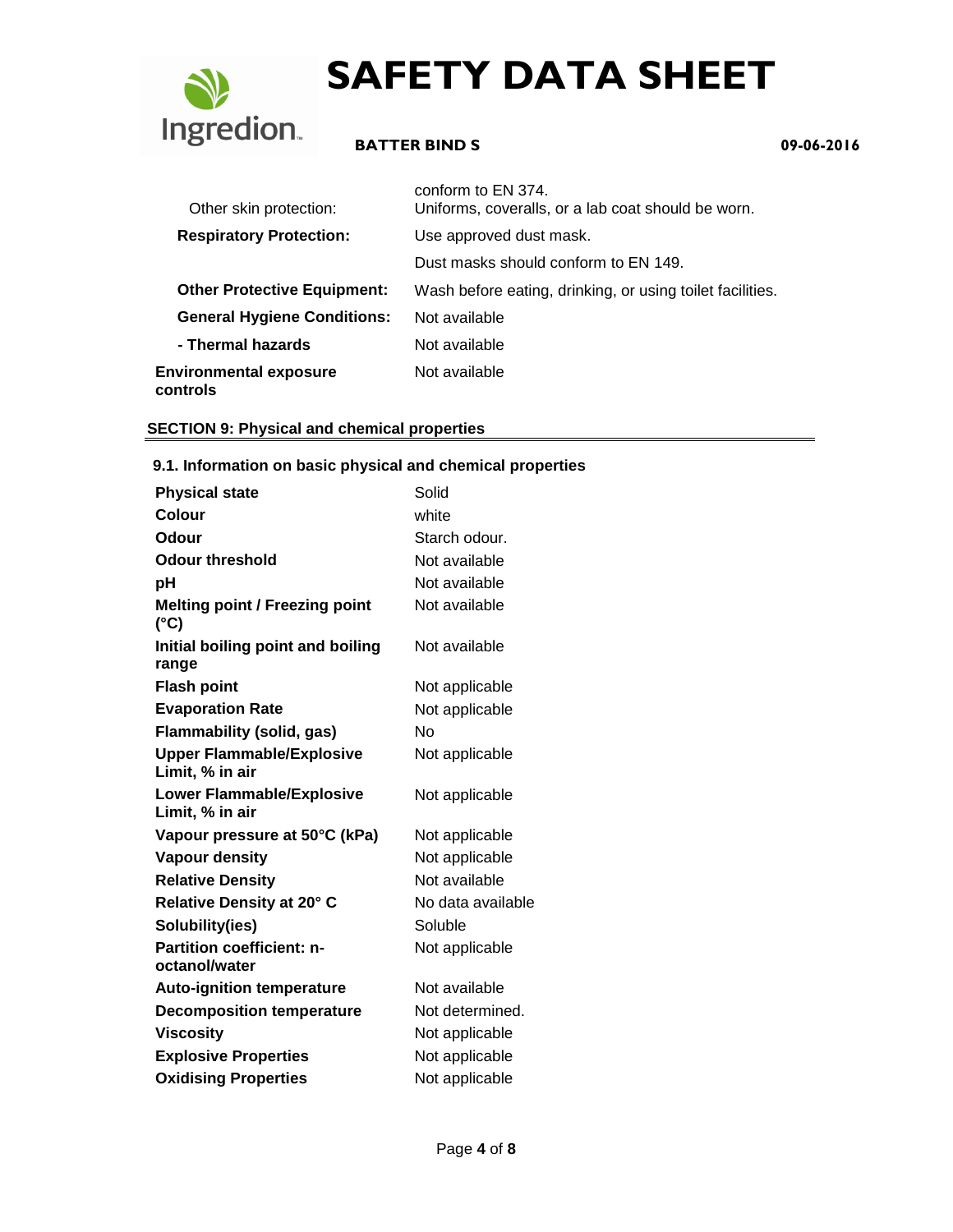

### **BATTER BIND S 09-06-2016**

| <b>Solids</b>                     | Not available |
|-----------------------------------|---------------|
| <b>Volatiles</b>                  | <b>None</b>   |
| <b>Volatile Organic Compounds</b> | Not available |

### **SECTION 10: Stability and reactivity**

| 10.1. Reactivity                            | Not expected to be reactive                                                                                                                         |
|---------------------------------------------|-----------------------------------------------------------------------------------------------------------------------------------------------------|
| 10.2. Chemical stability                    | Material is stable under normal temperatures and pressures.                                                                                         |
| 10.3. Possibility of hazardous<br>reactions | Hazardous polymerization will not occur.                                                                                                            |
| 10.4. Conditions to avoid                   | None known.                                                                                                                                         |
| 10.5. Incompatible materials                | None known.                                                                                                                                         |
| 10.6. Hazardous decomposition<br>products   | This product does not undergo spontaneous decomposition.<br>Typical combustion products are carbon monoxide, carbon<br>dioxide, nitrogen and water. |

#### **SECTION 11: Toxicological information**

#### **11.1. Information on toxicological effects**

**Acute toxicity;** Not available

#### **Skin corrosion/irritation;**

Low order of toxicity. Based on available data, the GHS classification criteria are not met.

#### **Serious eye damage/irritation;**

Particulates may scratch eye surfaces and cause mechanical irritation. Based on available data, the GHS classification criteria are not met.

**Respiratory or skin sensitization;** Not available

**Germ cell mutagenicity;** Not available

#### **Carcinogenicity;** Not available

**Reproductive toxicity;** Not available

**STOT-single exposure;** Not available

#### **STOT-repeated exposure;**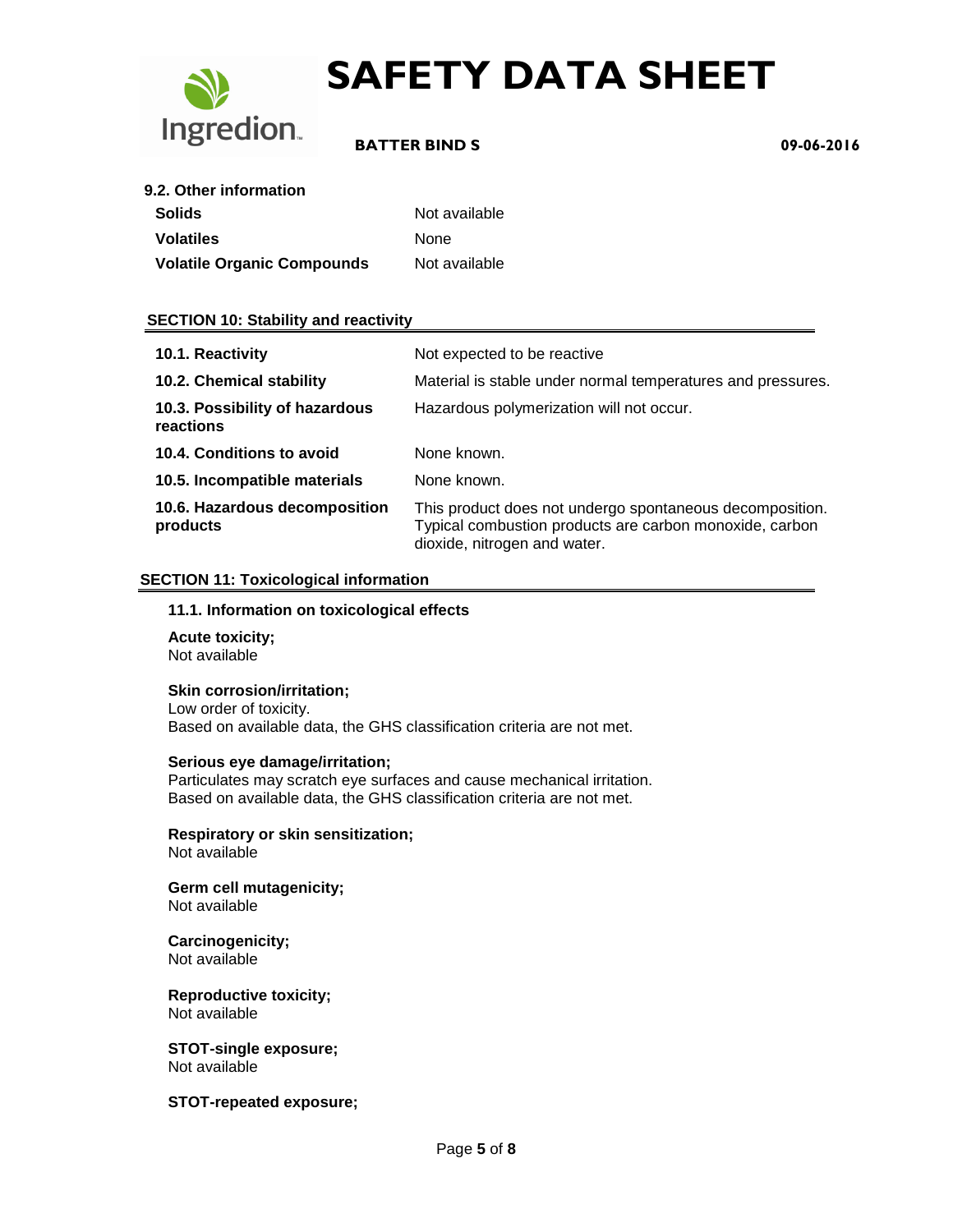

 **BATTER BIND S 09-06-2016**

Not available

**Aspiration hazard;** Not available

### **SECTION 12: Ecological information**

| 12.1. Toxicity                              | Low, but has a BOD contribution. |
|---------------------------------------------|----------------------------------|
| 12.2. Persistence and<br>degradability      | Readily biodegradable.           |
| 12.3. Bioaccumulative<br>potential          | Unknown.                         |
| 12.4. Mobility in soil                      | Unknown.                         |
| 12.5. Results of PBT<br>and vPvB assessment | Not available                    |
| 12.6. Other adverse<br>effects              | Contributes to effluent BOD.     |
| 12.7. Additional<br><b>Information</b>      | Not available                    |

#### **SECTION 13: Disposal considerations**

| 13.1. Waste treatment methods            |                                                                                                    |
|------------------------------------------|----------------------------------------------------------------------------------------------------|
| <b>Waste Disposal Methods:</b>           | Waste disposal should be in accordance with existing Community,<br>National and local regulations. |
| <b>Empty Container Warnings:</b>         | Not needed.                                                                                        |
| <b>SECTION 14: Transport information</b> |                                                                                                    |
|                                          |                                                                                                    |

| <b>IATA CLASSIFICATION</b>       | Not classified as dangerous. |
|----------------------------------|------------------------------|
| 14.1. UN number                  | Not Applicable               |
| 14.2. UN proper shipping name    | Not Applicable               |
| 14.3. Transport hazard class(es) | Not Applicable               |
| 14.4. Packing group              | Not Applicable               |
|                                  |                              |
|                                  |                              |
| <b>IMDG CLASSIFICATION</b>       | Not classified as dangerous. |
| 14.1. UN number                  | Not Applicable               |
| 14.2. UN proper shipping name    | Not Applicable               |
| 14.3. Transport hazard class(es) | Not Applicable               |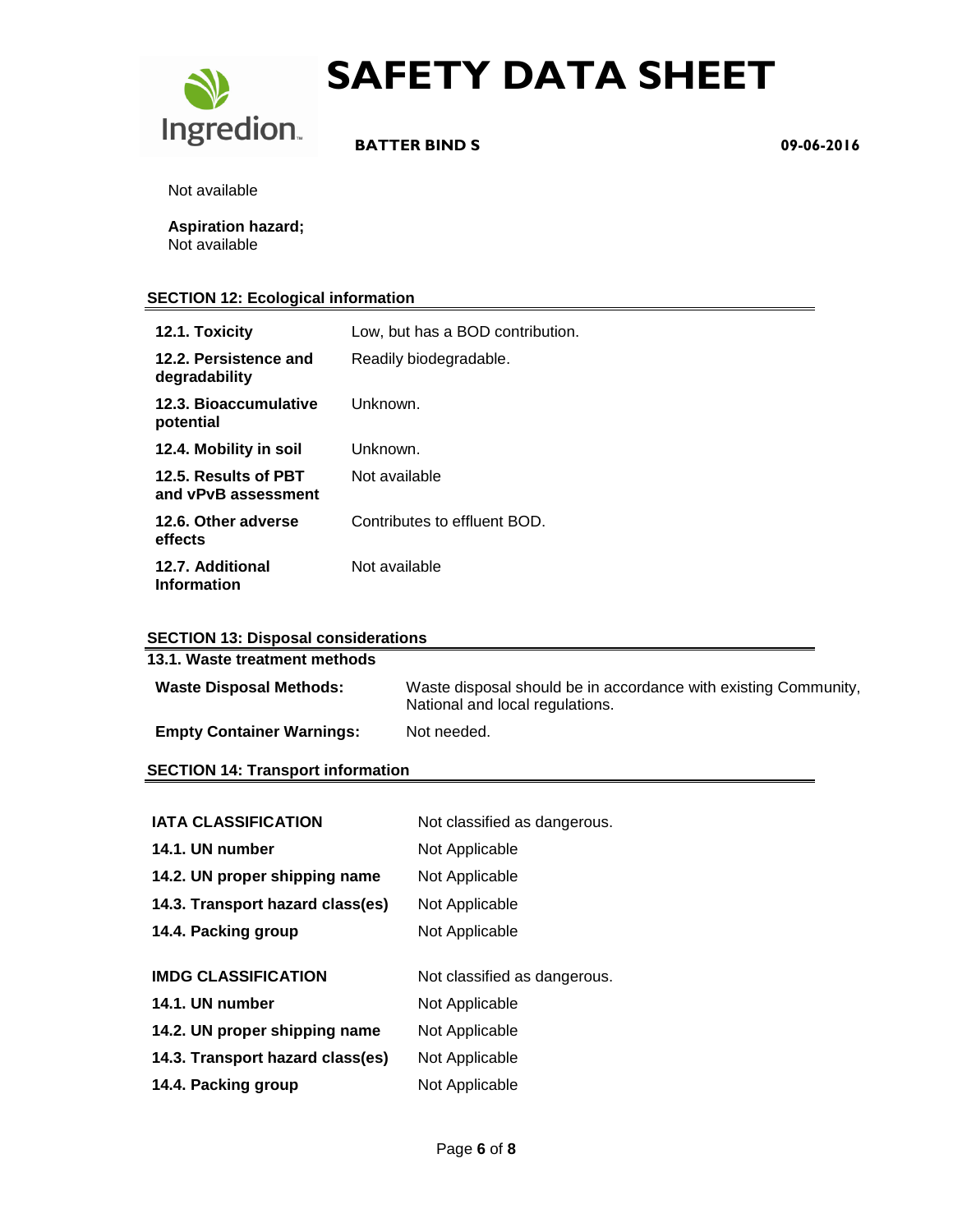

### **BATTER BIND S 09-06-2016**

| <b>ADR/RID</b>                                                                             | Not classified as dangerous. |
|--------------------------------------------------------------------------------------------|------------------------------|
| 14.1. UN number                                                                            | Not Applicable               |
| 14.2. UN proper shipping name                                                              | Not Applicable               |
| 14.3. Transport hazard class(es)                                                           | Not Applicable               |
| 14.4. Packing group                                                                        | Not Applicable               |
| 14.5. Environmental hazards                                                                | Not available                |
| 14.6. Special precautions for user                                                         | Not available                |
| 14.7. Transport in bulk according<br>to Annex II of MARPOL73/78 and<br>the <b>IBC</b> Code | Not available                |

#### **SECTION 15: Regulatory information**

**15.1. Safety, health and environmental regulations/legislation specific for the substance or mixture**

| <b>EINECS</b>                       | Unknown.                                                                                          |
|-------------------------------------|---------------------------------------------------------------------------------------------------|
| <b>SPECIFIC PROVISIONS</b>          | Not available                                                                                     |
| 15.2. Chemical safety<br>assessment | No Chemical Safety Assessment has been carried out for<br>this substance/mixture by the supplier. |

**SECTION 16: Other information**

| <b>Abbreviations and</b>                        | No data available |
|-------------------------------------------------|-------------------|
| acronyms                                        |                   |
| <b>Key literature</b><br>references and sources | No data available |
| for data                                        |                   |

**Classification and procedure used to derive the classification for mixtures according to Regulation (EC) 1272/2008 [CLP]:**

| <b>Classification according to Regulation (EC) Nr.</b><br>1272/2008 | <b>Classification procedure</b> |
|---------------------------------------------------------------------|---------------------------------|
| Not available                                                       | Not available                   |

**Section 3 H Phrase(s)** Not available

| For regulatory<br>information, Contact:                     | elizabeth.fawkes@ingredion.com      |
|-------------------------------------------------------------|-------------------------------------|
|                                                             | EMERGENCY TELEPHONE: +32 3 575 5555 |
| <b>Changes since previous</b> Section 1 Section 16<br>issue |                                     |